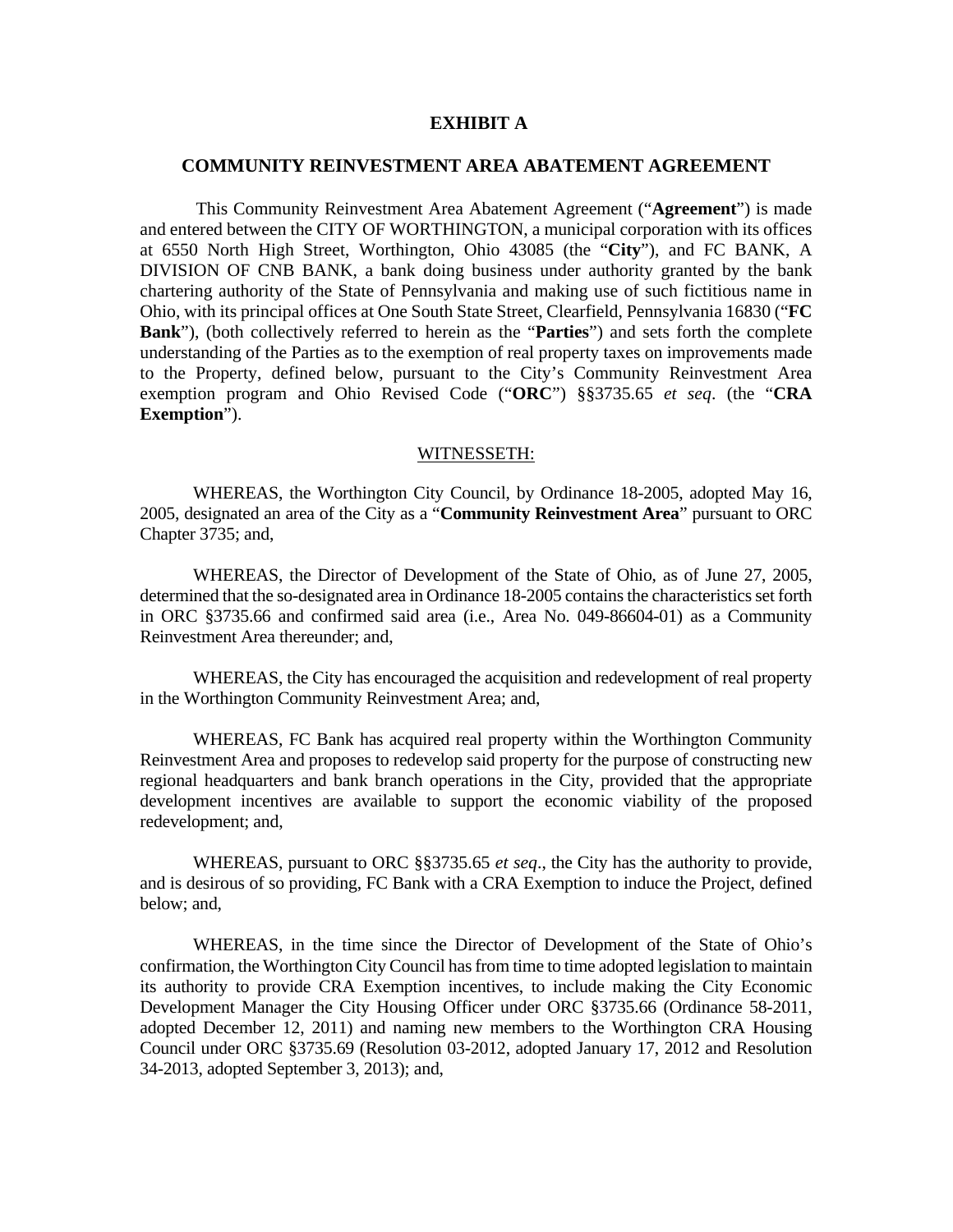WHEREAS, FC Bank filed an application with the City Housing Officer on June 1, 2015, which said application is incorporated herein and referenced hereto as part of this Agreement (the "**Application**"), for an exemption from real property taxation of a percentage of assessed valuation of the new structure to be constructed under the Project, defined below, with such new structure to be used for commercial purposes; and,

 WHEREAS, the City Housing Officer verified the Application submitted by FC Bank and determined the construction meets the requirements for such a CRA Exemption; and,

 WHEREAS, the City Housing Officer will include in filings with the Ohio Development Services Agency regarding this matter the application fee, remitted by FC Bank, as such fee is set forth under ORC §3735.672(C) and Ohio Administrative Code Rule 122:9-1-01; and,

 WHEREAS, the City is not required to obtain approval of the CRA Exemption by the Board of Education of the Worthington City School District (the "**Board**"), pursuant to ORC §3735.671(A)(2)(a), namely that 50 percent of the taxes on the Property, defined below, will not be exempted from taxation under this Agreement; and,

 WHEREAS, the City provided the Board with notice of the proposed CRA Exemption on July 1, 2015 pursuant to the requirements set forth under ORC §5709.83; and,

WHEREAS, FC Bank and the City acknowledge that this Agreement must be approved by formal action by the Worthington City Council as a condition for this Agreement to take effect, with this Agreement thereafter taking effect upon any such approval; and,

WHEREAS, the Worthington City Council adopted Ordinance 29-2015 on July 20, 2015, declaring that construction of new structures under the Project, defined below, are a public purpose for which exemptions from real property taxation may be granted (the "**Improvements**"); and,

WHEREAS, FC Bank and the City further acknowledge that this Agreement has been entered into prior to the commencement of construction under the Project as defined herein.

**NOW THEREFORE,** in consideration of the mutual covenants hereinafter contained and he benefit to be derived by the Parties from the execution hereof, the Parties herein agree as follows:

**§1. Project Description**. FC Bank has purchased 6600 North High Street, Worthington, Ohio 43085, Franklin County Auditor Parcel ID 100-002591-00 (the "**Property**") in fee and will demolish existing structures thereon and construct a new 18,500 square foot two-story building with frontage on High Street to accommodate its regional headquarters and enhanced bank branch operations in the City (the "**Project**"). The Project will involve a total investment by FC Bank of approximately four million five hundred ninety-five thousand dollars (\$4,595,000.00). Included in this investment is approximately one million six hundred ninety-five thousand dollars (\$1,695,000.00) for the acquisition of the Property, and an estimated two million nine-hundred thousand dollars (\$2,900,000.00) in new constructions costs.

The Project will commence on or about August 31, 2015 (the "**Commencement Date**"). It is intended that all construction and improvements will be completed by December 31, 2016.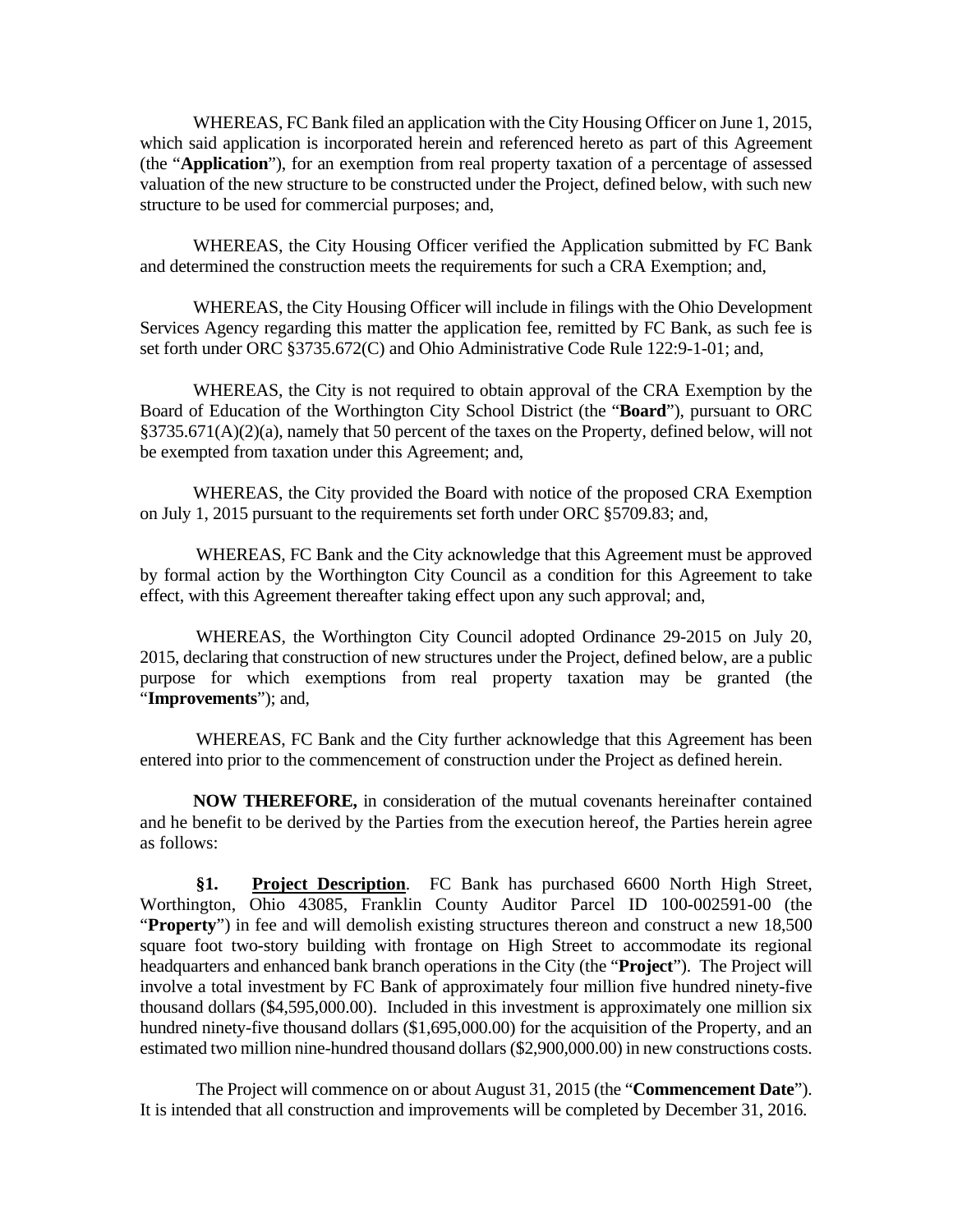**§2. Employment Positions & Total Annual Payroll**. Beginning with the Commencement Date and continuing throughout the term of this Agreement, according to the itemized schedule set forth in this §2, FC Bank shall create a total of 32 new full-time permanent employment positions at the Project ("**New Jobs**"). In addition, and continuing throughout the term of this Agreement, FC Bank shall retain four (4) existing full-time permanent employment positions relocated to the Project from leased space at 5858 North High Street, Worthington, Ohio 43085 ("**Retained Jobs**").

Pursuant to ORC §3735.671(B)(4) and (5), FC Bank's New Jobs, the Retained Jobs and the total annual payroll therefrom are itemized below:

| Time Period | New Jobs Created | Retained Jobs |                     |
|-------------|------------------|---------------|---------------------|
| (Year)      | (Cumulative)     | (Cumulative)  | <b>Total Annual</b> |
|             |                  |               | Payroll             |
|             | 14               | 4             | \$1,318,000         |
| 2           | 19               | 4             | 1,719,000           |
| 3           | 22               | 4             | 1,939,000           |
| 4           | 25               | 4             | 2,213,000           |
| 5           | 27               | 4             | 2,445,000           |
| 6           | 30               | 4             | 2,787,000           |
| 7           | 32               | 4             | 2,995,000           |
| 8           | 32               | 4             | 2,995,000           |
| 9           | 32               | 4             | 2,995,000           |
| 10          | 32               | 4             | 2,995,000           |

**§3**. **CRA Exemption**. The City hereby grants FC Bank a tax exemption equal to a percentage of the assessed valuation of the Property exempted hereunder, for the Improvements made under the Project, for the following period and for the following benefit level:

| <b>Exemption Period</b> | <b>Exemption Benefit Level</b> |
|-------------------------|--------------------------------|
| Ten (10) Years          | Fifty Percent (50%)            |

The exemption provided under this §3 commences the first year for which the Property would first be taxable were that property not exempted from taxation under this Agreement. No CRA Exemption hereunder shall commence after tax year 2017 (i.e., tax lien date January 1, 2017), nor extend beyond tax year 2027.

FC Bank agrees and consents to the City preparing and filing all necessary applications and supporting documents to obtain the exemption authorized by the CRA Exemption Statutes and the City. The City shall perform such acts as are reasonably or legally necessary or appropriate to effect, claim, reserve, and maintain the CRA Exemption granted under this Agreement, including, without limitation, joining in the execution of all documentation and providing any necessary certificates required in connection with such exemption.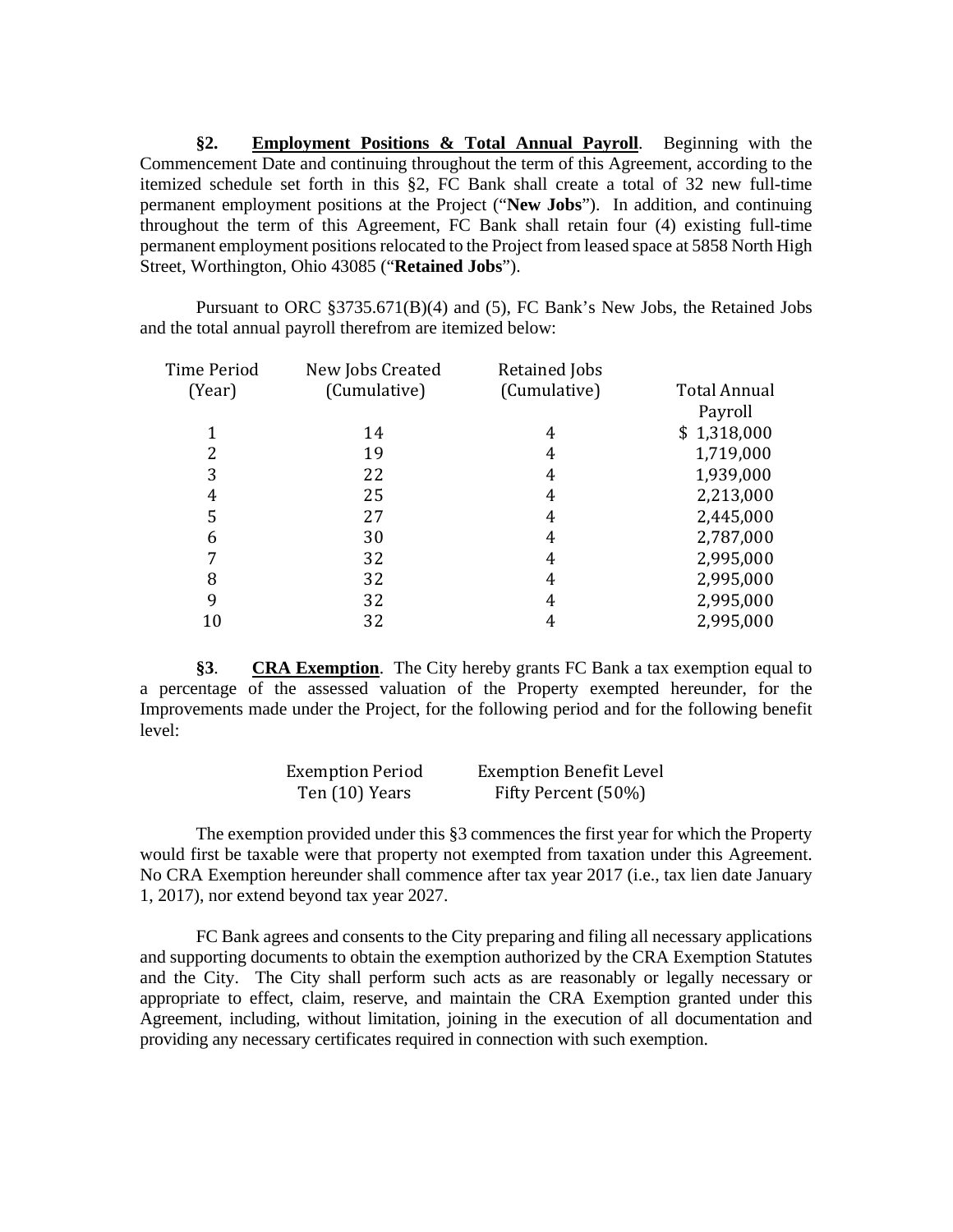**§4**. **Annual Monitoring**. FC Bank shall provide the Worthington Tax Incentive Review Council, organized under ORC §5709.85 ("**Worthington TIRC**"), any information reasonably required by the Worthington TIRC to evaluate FC Bank's compliance with this Agreement, including returns filed pursuant to ORC §5711.02 if requested by the Worthington TIRC.

Pursuant to ORC §3735.671(D), FC Bank shall remit an annual monitoring and reporting fee payable to the City at such time as the Worthington TIRC requests information under this §4, with the annual fee equal to the greater of five hundred dollars (\$500.00) or one percent (1%) of the amount of taxes exempted hereunder up to a maximum two thousand fivehundred dollars (\$2,500.00) annually, for each year throughout the term of this Agreement.

**§5. Taxes Otherwise Due**. FC Bank shall pay such real property taxes as are not exempted under this Agreement and are charged against the Property and shall file all tax reports and returns as required by law. If FC Bank fails to pay such taxes or file such returns and reports, exemptions under this Agreement are rescinded beginning with the year for which such taxes are charged or such reports or returns are required to be filed and thereafter.

**§6. CRA Exemption Continues**.If, for any reason, the Community Reinvestment Area designation expires, or the Director of Development of the State of Ohio revokes his or her confirmation of the area, or the City revokes the designation of the area, entitlements granted under this Agreement shall continue for the number of years specified under this Agreement, unless FC Bank materially fails to fulfill its obligations under this Agreement and the City terminates or modifies the CRA Exemption pursuant to this Agreement.

**§7. Certifications**. Pursuant to ORC §3735.671(C)(3), FC Bank hereby certifies that at the time this Agreement is executed, FC Bank does not owe any delinquent real or tangible personal property taxes to any taxing authority of the State of Ohio, and does not owe delinquent taxes for which FC Bank is liable under Chapter 5733, 5735, 5739, 5741, 5743, 5747, or 5753 of the ORC, or, if such delinquent taxes are owed, FC Bank currently is paying the delinquent taxes pursuant to an undertaking enforceable by the State of Ohio or an agent or instrumentality thereof, has filed a petition in bankruptcy under 11 U.S.C.A. 101, *et seq*., or such a petition has been filed against FC Bank. For the purposes of this §7, delinquent taxes are taxes that remain unpaid on the latest day prescribed for payment without penalty under the ORC chapter governing payment of those taxes.

**§8. Failure to Comply.** If FC Bank materially fails to fulfill its obligations under this Agreement, or if the City determines that the certification under §7, above, is fraudulent, the City may terminate or modify the CRA Exemption under this Agreement, and may require the repayment of the amount of taxes that would have been payable had the Property not been exempted from taxation under this Agreement. Repayment of taxes under this §8 may be secured by the City by a lien placed on the Property in the amount required to be repaid hereunder, and such lien shall attach, and may be perfected, collected and enforced in the same manner as a mortgage lien on real property, and shall otherwise have the same force and effect as such.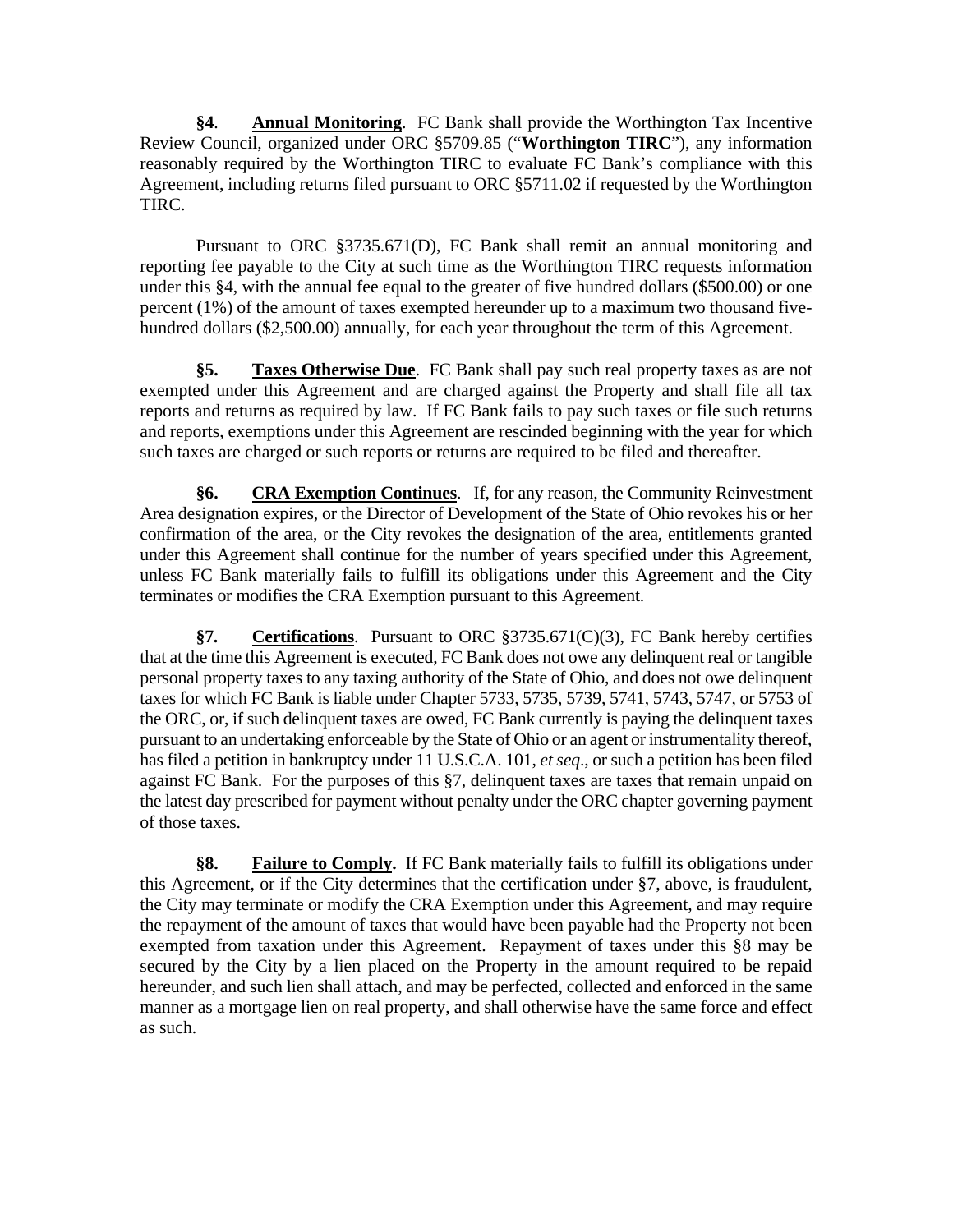**§9. Discontinuing Operations**. If FC Bank discontinues operations at the Property prior to the expiration of the term of this Agreement, FC Bank and any successor or any related member shall not enter into an agreement under ORC §§3735.671, 5709.62, 5709.63 or 5709.632 within five years after such discontinuation. The CRA Exemption granted under this Agreement shall be revoked if it is determined that FC Bank, any successor to that person, or any related member has violated the prohibition against entering into this Agreement under ORC §§3735.671(E), 5709.62 or 5709.63 prior to the time prescribed by that division of either of those sections. For purposes of this §9, "**successor**" and "**related member**" have meanings as defined in ORC §3735.671(E).

**§10. Non-Discriminatory Hiring Practices**. As required under ORC §5709.85(D), and by executing this Agreement, FC Bank is hereby committing to offer equal opportunity and equal consideration to all persons who seek employment with FC Bank, that no individual will be discriminated against on the basis of race, color, ancestry, religion, creed, national origin, age, sex, veteran status, disability, and/or any other characteristic protected by applicable federal, State or local law.

**§11. Agreement Not Transferrable**. This Agreement is not transferrable or assignable without the express, written approval of the City, which such approval shall not be unreasonably withheld.

**§12. Non-Waiver.** No failure by the City to enforce its rights or seek its remedies under this Agreement upon any non-compliance or default by FC Bank shall affect or constitute a waiver of the City's rights to enforce that right or seek that remedy.

## **§13. Miscellaneous**.

(a) Notices. Except as otherwise specifically set forth in this Agreement, all notices, demands, requests, consents or approvals given, required or permitted to be given hereunder shall be in writing and shall be deemed sufficiently given if actually received or if hand-delivered or sent by a recognized, overnight delivery service or by certified mail, postage prepaid and return receipt requested, addressed to the other party at the address set forth in this Agreement or any addendum to or counterpart of this Agreement, or to such other address as the recipient shall have previously notified the sender of in writing, and shall be deemed received upon actual receipt, unless sent by certified mail, in which event such notice shall be deemed to have been received when the return receipt is signed or refused. For purposes of this Agreement, Notices shall be addressed to:

If to City: City of Worthington Attn: Economic Development 6550 North High Street Worthington, Ohio 43085

with a copy to:

 City of Worthington Attn: Director of Law 370 Highland Avenue Worthington, Ohio 43085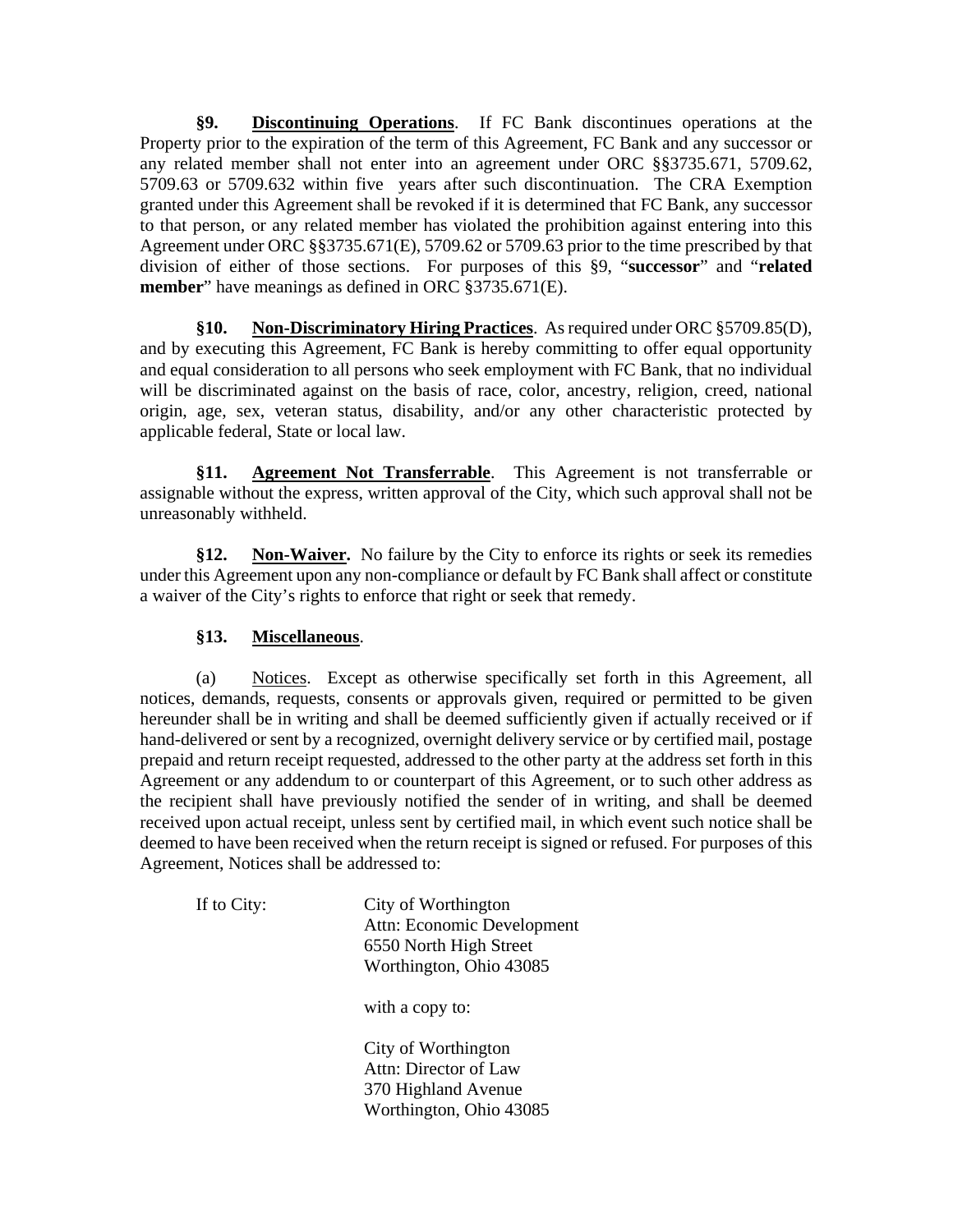If to FC Bank: FC Bank Attention: President 6600 North High Street Worthington, Ohio 43085 with a copy to: Price Finley, Esq. Bricker & Eckler LLP

100 South Third Street Columbus, Ohio 43215

 The Parties, by notice given hereunder, may designate any further or different addresses to which subsequent notices, certificates, requests or other communications shall be sent.

(b) Extent of Provisions: No Personal Liability. All rights, remedies, representations, warranties, covenants, agreements and obligations of the City under this Agreement shall be effective to the extent authorized and permitted by applicable law. No representation, warranty, covenant, agreement, obligation, or stipulation contained in this Agreement shall be deemed to constitute a representation, warranty, covenant, agreement, obligation or stipulation of any present or future official, member, officer, agent or employee of the City or FC Bank in other than his or her official capacity. No official executing or approving the City's or FC Bank's participation in this Agreement shall be liable personally under this Agreement or be subject to any personal liability or accountability by reason of the issuance thereof.

(c) Amendments. This Agreement may only be amended by a written instrument executed by both Parties.

(d) Executed Counterparts. This Agreement may be executed in several counterparts, each of which shall be regarded as an original and all of which shall constitute but one and the same agreement. It shall not be necessary in proving this Agreement to produce or account for more than one of those counterparts.

(e) Severability. In case any section or provision of this Agreement, or any covenant, agreement, obligation or action, or part thereof, made, assumed, entered into or taken, or any application thereof, is held to be illegal or invalid for any reason:

 (i) that illegality or invalidity shall not affect the remainder hereof or thereof, any other section or provision hereof, or any other covenant, agreement, obligation or action, or part thereof, made, assumed, entered into, or taken, all of which shall be construed and enforced as if the illegal or invalid portion were not contained herein or therein;

 (ii) the illegality or invalidity of any application hereof or thereof shall not affect any legal and valid application hereof or thereof; and